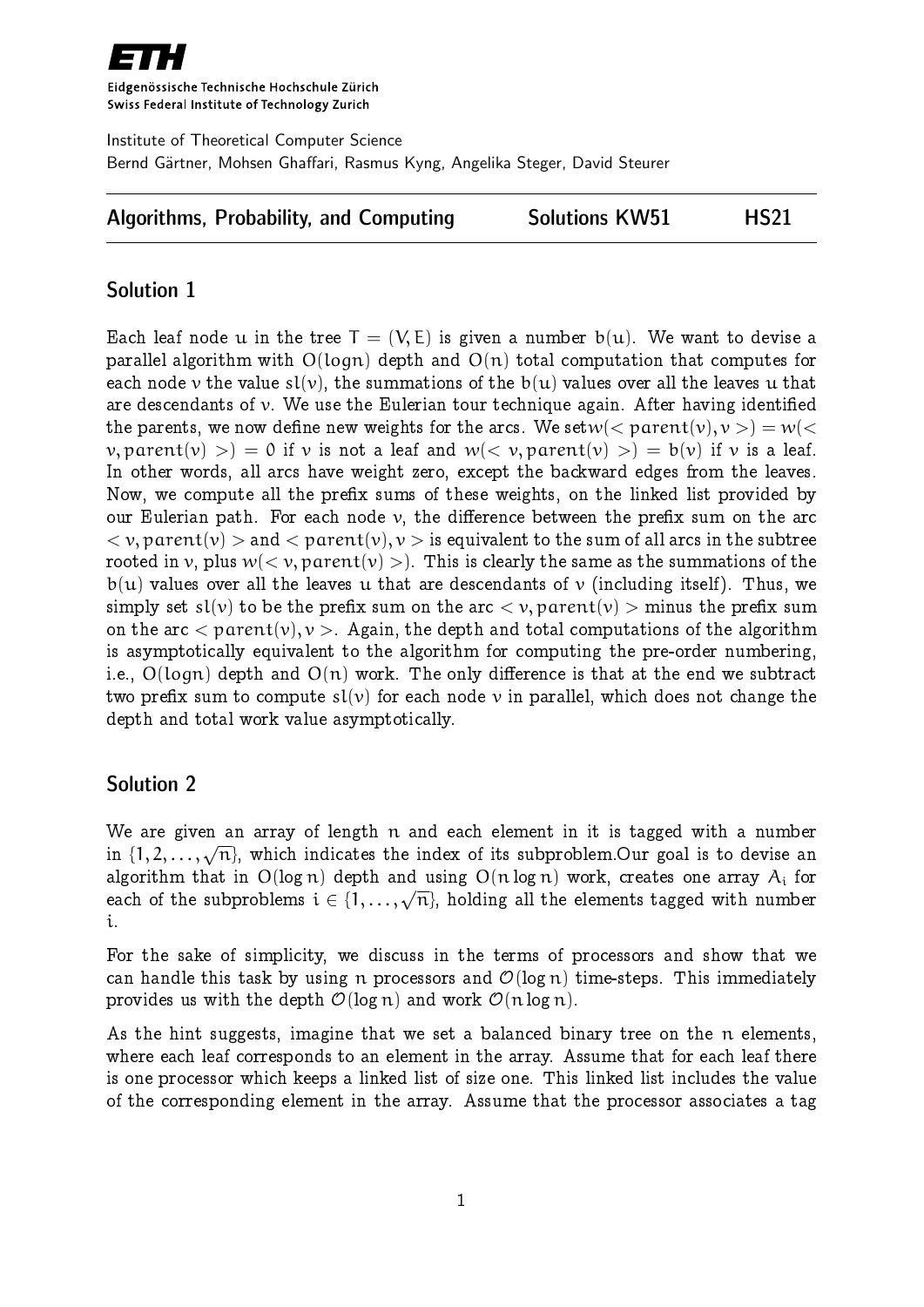and an id to the linked list, where the tag is simply the tag of the element and the id is the index of the element in the array.

Let  $\nu$  be a node in the binary tree, who has two children u and w. Furthermore, assume that node u (similarly  $w$ ) is keeping a linked list for each group of elements in its subtree with the same tag (the elements corresponding to the leaves of the subtree rooted at u). Furthermore, assume each linked list has a processor that is responsible for it and knows the id of the linked list, its tag, and start/end of the linked list. We claim that it is possible that each of these processors does  $\mathcal{O}(1)$  work, and afterwards node v will have the merged version of these linked lists. More precisely, node  $\nu$  will have a linked list for each group of elements which are in its subtree and have the same tag and each linked list has an assigned processor that is responsible for it and knows the id of the linked list (if the linked list is not merged we keep the id, otherwise take the minimum one), its tag, and start/end of the linked list. If our claim is true, by starting from the above initial configuration where we only have set the leaves, after  $\mathcal{O}(\log n)$  time-steps we will end up with a group of linked lists in the root of the tree such that each linked list includes exactly all elements with some tag from  $\{1, \cdots, \sqrt{n}\}.$ 

If there is a linked list in u (similarly w) and there is no linked list with the same tag in node w (respectively u) simply keep the linked list in  $\nu$  with the same tag, id, and assigned processor. Now, assume there are two linked lists L and L' respectively in  $\mathfrak u$ and  $w$  and assigned processors  $p$  and  $p^{\,\prime}$ . Without loss of generality, assume that the id of L is smaller than the id of L'; then, we simply concatenate the two linked lists and assign the id of L to the new linked list and let processor p be responsible for it (we do not need processor  $p'$  anymore). There is one subtle point here: How do the processors know about each other's linked lists? To address this, we assign a fixed part of the shared memory to every possible choice of a node and a tag to keep the necessary information, like id and start/end, if a linked list with that tag appears in that node during the process. Thus, for instance in the above argument processor  ${\rm p\; (similarly\; p')}$ knows which part of the memory it should check to find out whether there is a linked list with similar tag in w (respectively  $u$ ) or not. If yes, then it compares the ids and if the id of its linked list is smaller, it will concatenate its linked list to the other one and will write the updated information (id and start/end) in the part of the memory which is assigned to this newly created linked list, which is determined by the tag and node  $\nu$ .

We start with n processors and during the process might even get rid of some of them and during each of the  $\mathcal{O}(\log n)$  time-steps every processor does  $\mathcal{O}(1)$  work. Therefore, so far we need  $\mathcal{O}(n \log n)$  work and  $\mathcal{O}(\log n)$  depth.

We need to turn each linked list into an array at the end. To do that, we assign to each element in the linked list weight one and apply a prefix sum on all the weights. This assigns each element in the linked list with a unique integer from 1 to  $\ell$ , where  $\ell$  is the length of the linked list. Now, create an array of size  $\ell$  and write each element in the index corresponding to its prefix sum. This does not change the asymptotic value of the depth and work needed, since we can do parallel prefix with  $\mathcal{O}(\log n)$  depth and  $\mathcal{O}(n)$  work for an array of size n. After all, each element is in exactly one array and the summation of the lengths of the arrays is equal to n.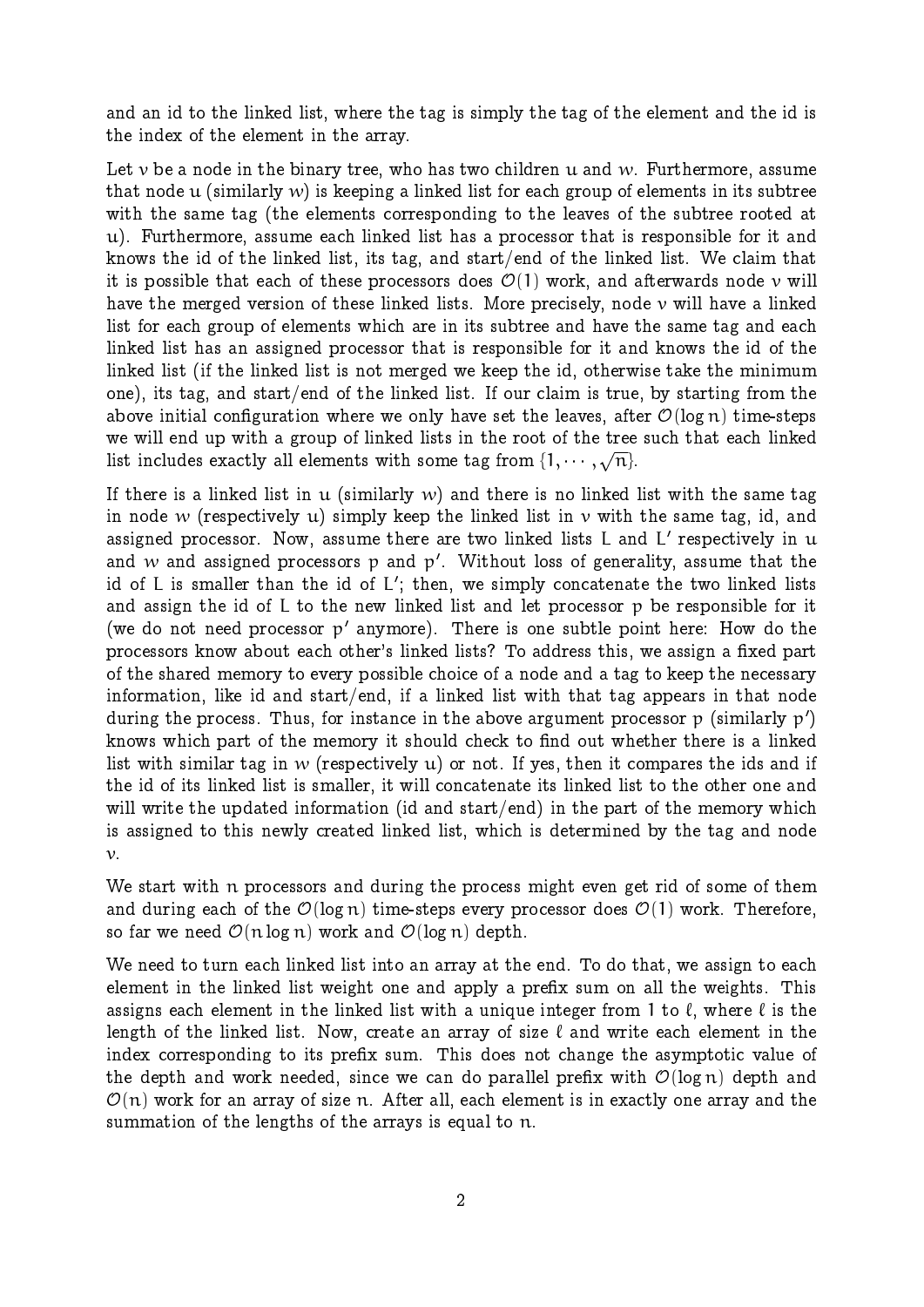Finally, it is worth to stress that the value  $\sqrt{n}$  is irrelevant and the aforementioned argument applies to any set of tags.

## Solution 3

We want to show that it is possible to simultaneously identify the minimum neighbors for all the fragments, using  $O(log n)$  depth and  $O(m + n log n)$  work.

(A) We use a similar idea to the one from Exercise 1. Again consider a balanced binary tree with n leaves and height  $\mathcal{O}(\log n)$ . We assign to each of the leaves the adjacency list of one of the nodes in the graph. Assume the tag of each linked list is the root of the fragment that the corresponding node belongs to and its id is simply the label of the node (suppose the nodes are labeled from  $1$  to  $n$ ). Furthermore, there are  $n$  processors each responsible for one of the linked lists. Now, we can apply the same argument as in Exercise 1 to show that after logarithmically many rounds and by doing  $\mathcal{O}(n \log n)$ work, we have f linked lists, where f is the number of fragments, such that each linked list contains exactly all elements from one of the fragments (the elements here are the nodes which share at least one edge with the fragment). Analogous to Exercise 1 we can turn each of these linked lists to an array by applying the parallel prefix. However, here we would need  $\mathcal{O}(m)$  work and  $\mathcal{O}(\log m) = \mathcal{O}(\log n)$  depth since each linked list could have up to m elements. Thus, we can do the required sub-task in depth  $\mathcal{O}(\log n)$ and work  $\mathcal{O}(m + n \log n)$ . Note that the sum of the lengths of these arrays is at most 2m since for each edge both of its end-points appear as the elements of the initial linked lists. Furthermore, if a node is connected to more than one node in some fragment  $\mathsf{f}_\mathfrak{i},$ then several copies of it might exist in the array  $A_i$  created for  $f_i$  but that is not an issue at all.

(B) Each array  $\mathcal{A}_\mathfrak{i}$  generated in part (A) for a fragment  $\mathfrak{f}_\mathfrak{i}$  includes all nodes which share at least one edge with nodes in  $f_i$  (as mentioned above, there might be several copies of node). Now, in parallel we check the pointer of each node in the array, which is pointing to the root of the fragment that it belongs to. If the pointer is pointing to the root of fragment  $f_i$ , say  $r_i$ , we replace it with  $+\infty$ , otherwise we replace it with its successor,<br>which is the uset of source than fragment. It is seen to see that this is done in darth  $\mathcal{D}(1)$ which is the root of some other fragment. It is easy to see that this is done in depth  $\mathcal{O}(1)$ and work  $\mathcal{O}(m)$  since as discussed in part (A) the sum of the lengths of these arrays is 2m and we handle each entry separately in constant time.

(C) We can find the minimum value in each of the modified arrays from (B) in  $\mathcal{O}(\log m) =$  $\mathcal{O}(\log n)$  depth and  $\sum_{i=1}^f\mathcal{O}(m_i)$  work, where  $f$  is the number of fragments and  $m_i$  is the size of array  $A_i$ . Since  $\sum_{i=1}^f m_i = 2m$ , the work needed is  $\mathcal{O}(m)$ .

### Solution 4

Consider a component which contains nodes with identifiers  $1, \dots, n'$  for some  $n' \leq n$ . We want to show that at the end of the algorithm, the component will have its identifier equal to the minimum identifier among the nodes, which is 1. Recall that initially we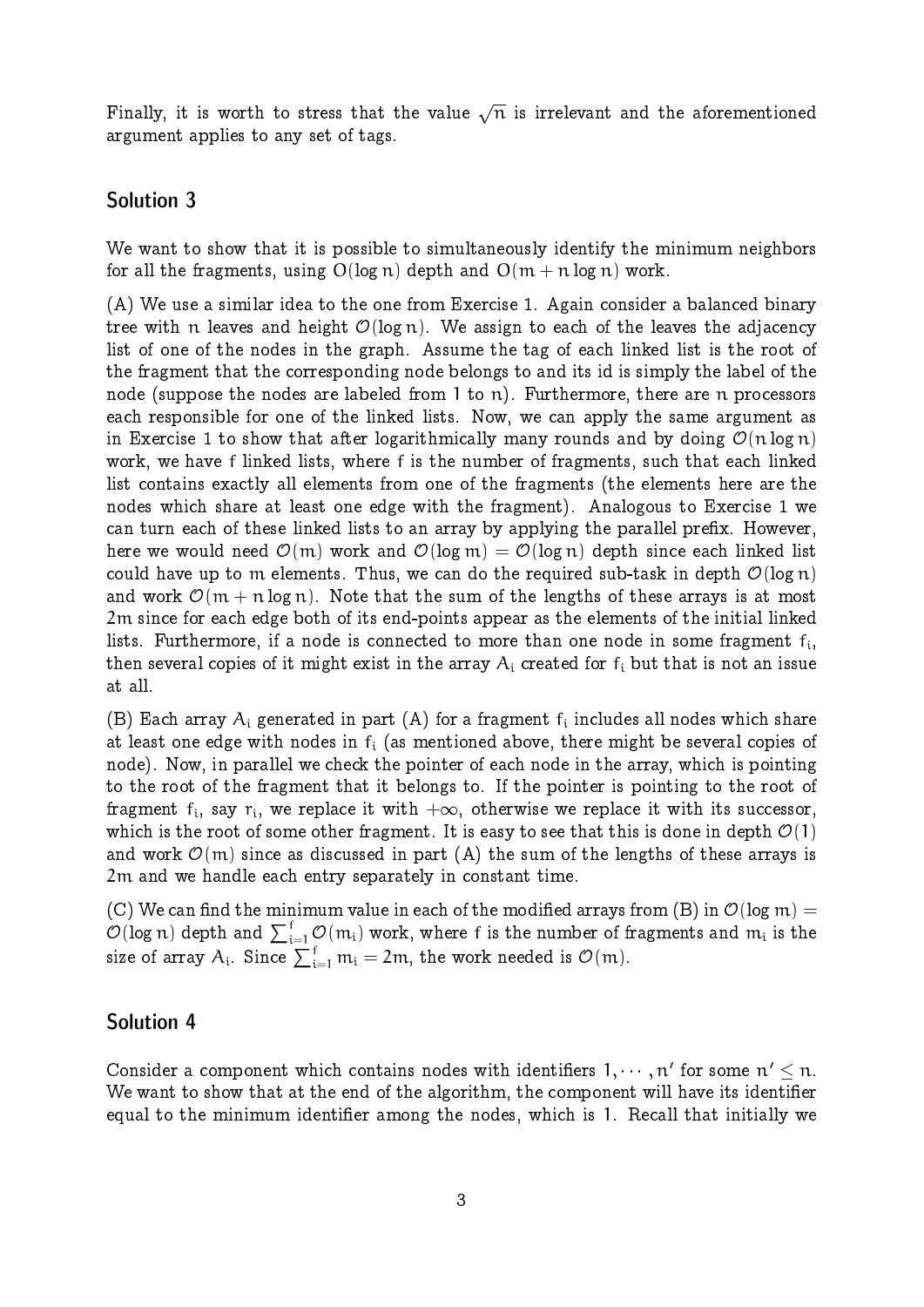have fragments  $f_1, \dots, f_{n'}$ , where fragment  $f_i$  includes node i with a self-loop. Then, in each time-step for each root node r, we remove its self-loop in its fragment and instead set  $D(r) = p(r)$ , i.e., the root of the proposed fragment with which the fragment of r wants to merge. Notice each fragment proposes to the neighboring fragment with minimum identier. By applying an inductive argument, we show that node 1 is the root of the fragment that it belongs to at the end of each time-step. Initially this is trivially true. Assume that the statement is true by the end of the i-th time-step. Now, all the proposals are applied. If there is only one fragment left in this component, then no merging happens and 1 remains as the root of the component. Otherwise node 1 proposes to another root r and r also trivially proposes to node 1. Thus we will have a pseudo-tree with the cycle of length two between nodes 1 and r. Then, we do log n repetitions of *pointer-jumping*. More precisely, for log n repetitions, for each node  $\nu$ , we set  $D(v) = D(D(v))$ . Afterwards, the pointer  $D(v)$  of each node is to 1 or r. As a final step, we set  $D(v) = min D(v), D(D(v))$ , so that all nodes will point to 1. Thus, our claim is correct.

#### Solution 5

Let us first sketch the main idea of the solution and discuss intuitively why it should work. We pick  $\mathfrak{n}^{0.9}$  pivots at random. Then, we sort these pivots, which is doable in our desired work and depth. If we consider the sorted sequence of the elements, the pivots partition it into parts of size roughly  $\boldsymbol{\mathfrak{n}}^{0.1}.$  If we label the sorted pivots from  $\boldsymbol{e}_1$ up to  $e_{\mathfrak n^{0.9}},$  one would expect to find the k-th element somewhere close to  $e_{\lfloor k/n^{0.1} \rfloor}$  in the sorted sequence. The idea is to show that if we actually pick a close neighborhood of pivot  $e_{\lfloor k/n^{0.1} \rfloor}$  in the sorted sequence, namely  $n^{1-\epsilon}$  elements before and  $n^{1-\epsilon}$  elements after for some small constant  $\epsilon > 0$ , then the k-th element will be among them with our required probability. Thus, we will be left with  $\mathcal{O}(n^{1-\epsilon})$  elements. One can simply sort all these elements in  $\mathcal{O}(n^{1-\epsilon} \log n^{1-\epsilon}) = \mathcal{O}(n)$  work and  $\mathcal{O}(\log n^{1-\epsilon})$  depth. In the rest of the solution, we provide a formal argument for this claim.

Let us mention that we will apply the following variant of the Chernoff bound several times. Furthermore, we say an event happens with high probability (or shortly w.h.p.) if it occurs with probability  $1 - \mathcal{O}(n^{-c})$  for some constant  $c \geq 1$ , let's say  $c = 5$  for this exercise.

**Theorem 1.** (Additive Chernoff bound) Suppose  $X_1, \dots, X_n$  are independent random variables taking values in  $\{0,1\}$  and let X denote their sum, then for any  $t > 0$ 

$$
Pr[|X - \mathbb{E}[X]| \ge t] \le 2e^{-2t^2/n}.
$$

We set each element as a pivot with probability  $1/n^{0.1}$  independently. (Note that the independence is a key property here since it allows us to apply the Chernoff bound.) In this way, in expectation we will have  $\mathfrak{n}^{0.9}$  pivots, but actually we might get more or less than  $\mathfrak{n}^{0.9}$  pivots. By applying a Chernoff Bound, one can show that with high probability the number of selected pivots is upper bounded by  $2n^{0.9}$ . In that case, we can sort the